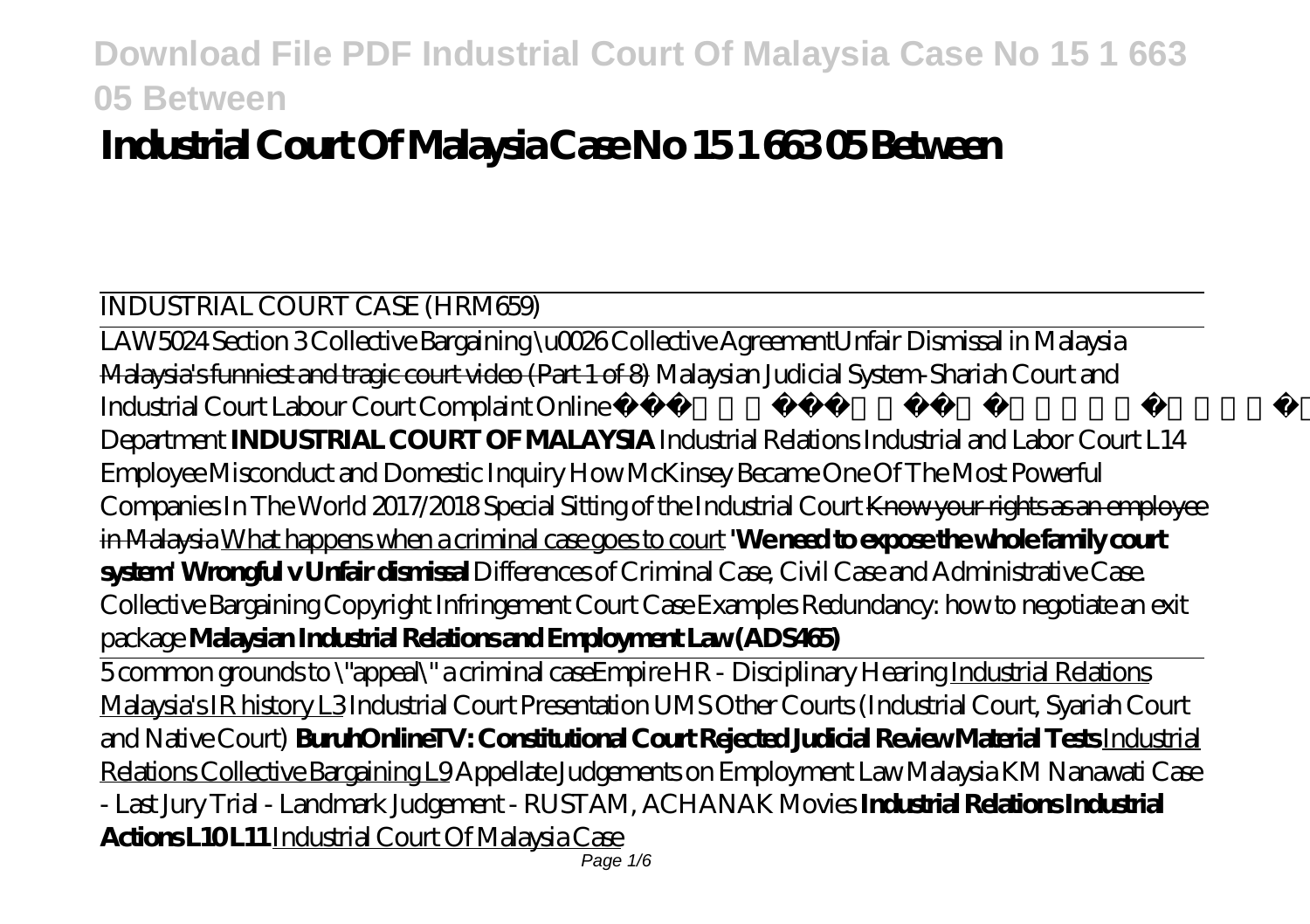Commencing from 29 June 2020, hearing of all cases in Industrial Court of Malaysia (ICM) will proceed as scheduled. All parties are required to adhere to the Garis Panduan Berurusan di Mahkamah Perusahaan Malaysia as a prevention measures of Covid-19 Read More

### Industrial Court Malaysia Official Website - Home

Commencing from 29 June 2020, hearing of all cases in Industrial Court of Malaysia (ICM) will proceed as scheduled. All parties are required to adhere to the Garis Panduan Berurusan di Mahkamah Perusahaan Malaysia as a prevention measures of Covid-19 Read More

#### Industrial Court Malaysia Official Website - Case Number

Example of Case Number : 1/1-367/05. 1 - refers to the division of the Industrial Court /1 - refers to the type of case (code) 367 - refers to the number of cases registered so far in the year /05 - refers to the year the matter was referred to the Industrial Court. Case Codes. 1. Non-compliance with award or collective agreement 2.

### Reference to Case Number - Industrial Court Malaysia ...

The following questions are commonly asked by website visitors of Industrial Court of Malaysia. If you have any other questions, please call us at +60392365000 or email us at Q1 : What is the remedy awarded in the case of dismissal?

### Industrial Court Malaysia Official Website - Frequently ...

Industrial Court of Malaysia is also commonly known as the Mahkamah Perusahaan Malaysia in Malay. In 1940, the establishment of the Industrial Court was provided under the Industrial Court Enactment 1940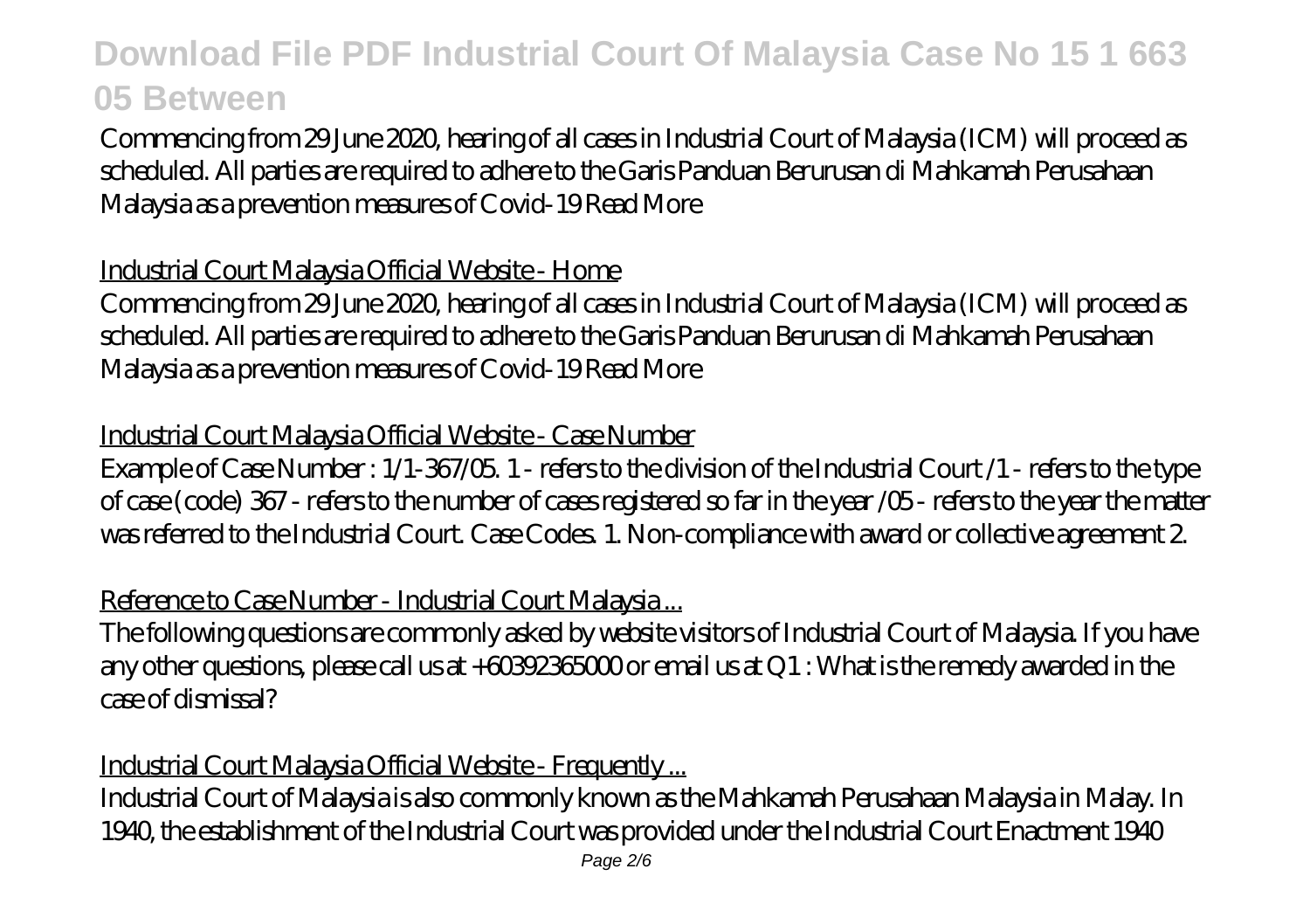(Federated Malay States) but was never implemented due to the Japanese occupation.

#### Industrial Court of Malaysia - Site Info

Y A Tuan Peh Suan Yong has been appointed Chairman of Court 26 with effect from 15 March 2013. Appointed Y A Tuan Peh Suan Yong will be appointed Chairman of Court 26 with effect from 15 March 2013.

#### Industrial Court Malaysia Official Website - Archive

industrial court of malaysia case no: 7(13)/3-343/14 between inter heritage (m) sdn. bhd. (sheraton imperial kuala lumpur hotel) and kesatuan kebangsaan pekerja-pekerja hotel, bar & restoran semenanjung malaysia award no: 1608 of 2018 before : y.a. puan jamhirah ali – chairman gilbert john arokia – employee's panel

#### Award -2018 Inter Heritage (M) Sdn. Bhd. (Sheraton ...

the Industrial Court was RM41 0, 670.00.in the case of Ramli Akin v. Telekom Malaysia Berhad (I'M). As the case took almost four years and five months to conclude, the Industrial Court found TM liable to pay him for this period. What is even more

#### Employees Dismissal Cases: Analysis ofthe Industrial Court ...

industrial court of malaysia case no: 7(13)/3-208/14 between the andaman a luxury collection resort, langkawi (andaman resort sdn. bhd.) and kesatuan kebangsaan pekerja-pekerja hotel, bar & restoran semenanjung malaysia award no: 1609 of 2018 before : y.a. puan jamhirah ali – chairman gilbert john arokia – employee's panel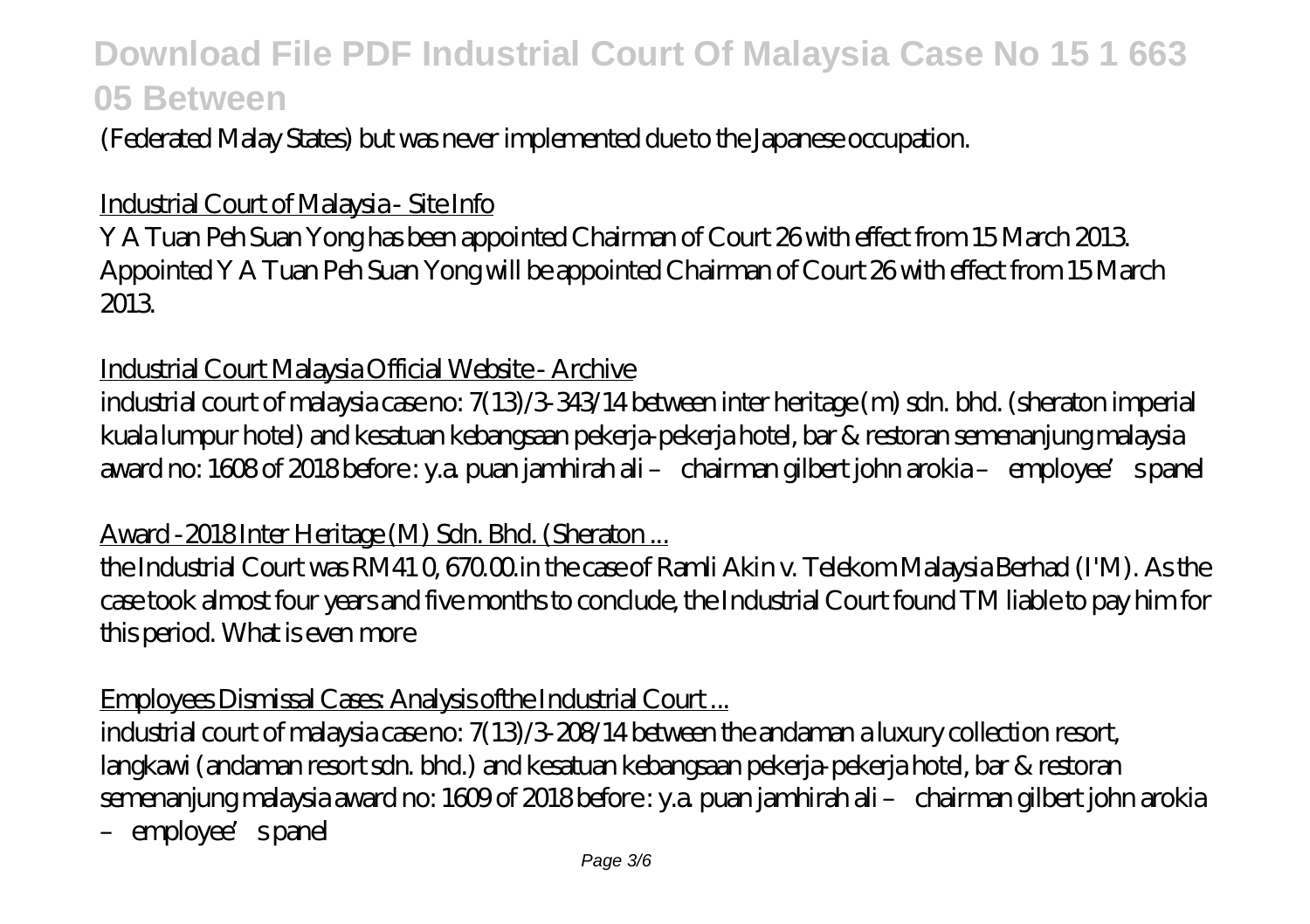### Award -2018 The Andaman A Luxury Collection Resort ...

The Federal Court in the case of Goon Kwee Phoy v J & P Coats (M) Bhd [1981] 1 LNS 30 held that:

"Where representations are made and are referred to the Industrial Court for enquiry, it is the duty of that court to determine whether the termination or dismissal is with or without just cause or excuse. If the employer chooses to give a reason for the action taken by him, the duty of the Industrial Court will be to enquire whether that excuse or reason has or has not been made out.

Unfair Dismissal: From Termination to Industrial Court Award eLaw has more than 80,000 judgments from Federal/Supreme Court, Court of Appeal, High Court, Industrial Court and Syariah Court, dating back to the 1900s.

## The Largest Database of Malaysian Law | eLaw.my

INDUSTRIAL COURT OF MALAYSIA CASE NO: 18/4-352/2008 TEOH CHYE LYN V. ALLSTAFF OUTSOURCING SDN. BHD. AWARD NO: 577 OF 2010. Before : Y.A. RAJENDRAN NAYAGAM CHAIRMAN (Sitting Alone) Venue : Industrial Court Malaysia, Penang Date of Reference : 5thMarch 2008 Dates of Mention : 28thMay 2008; 7thJuly 2008; 7thAugust 2008; 8thSeptember 2008; 16thFebruary 2009; 28thSeptember 2009.

## INDUSTRIAL COURT OF MALAYSIA CASE NO: 18/4-352/2008 TEOH ...

The Function of the Industrial Court [6] The function of the Industrial Court under section 20 of the Act is as succinctly expressed in the Federal Court case of Milan Auto Sdn Bhd v. Wong Seh Yen [1995] 4 CLJ 449,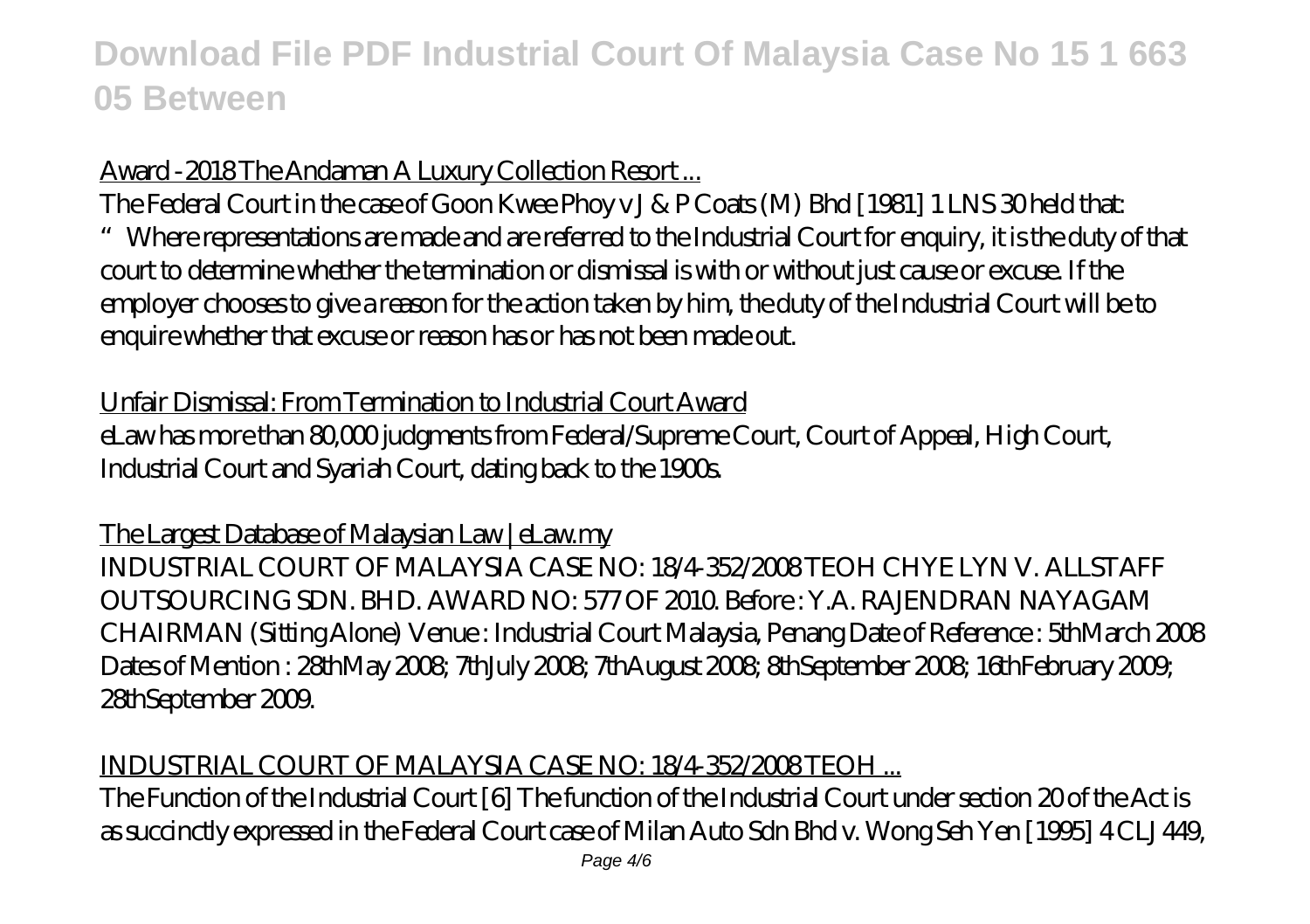which is as follows: "As pointed out by the Court recently in Wong Yuen Hock v. Syarikat Hong Leong Assurance Sdn Bhd [1995] 2 ...

### INDUSTRIAL COURT OF MALAYSIA

INDUSTRIAL COURT OF MALAYSIA. INDUSTRIAL COURT OF MALAYSIA CASE NO: 26/4-730/06 MARIANA BINTI HASSAN V. BRITISH AMERICAN TOBACCO (MALAYSIA) BERHAD AWARD NO: 781 OF 2008 Before : Y.A. RAJENDRAN NAYAGAM CHAIRMAN (Sitting Alone) Venue : Industrial Court Malaysia, Kuala Lumpur Date of Reference : 22ndFebruary 2006 Dates of Mention : 11thMay 2006, 25thMay 2006 22ndJune 2006, 27thJuly 2006 17thAugust 2006, 20thSeptember 2007 Dates of Hearing : 25thJune 2007, 26thJune 2007 22ndFebruary ...

#### INDUSTRIAL COURT OF MALAYSIA

INDUSTRIAL COURT OF MALAYSIA CASE NO : 15/4-864/02 BETWEEN MALAYSIAN WETLANDS FOUNDATION AND DEVENDIRAN S.T. MANI AWARD NO: 917 OF 2005 Before: N. RAJASEGARAN - Chairman (Sitting Alone) Venue : Industrial Court Malaysia, Kuala Lumpur. Date of Reference : 29.7.2002. Dates of Mention : 29.10.2002, 2.12.2002, 29.1.2003,

#### INDUSTRIAL COURT OF MALAYSIA CASE NO : 15/4-864/02 BETWEEN ...

Industrial Court of Malaysia (court case) Industrial Court of Malaysia (court case) Thursday, September 25, 2014 COURT AWARD; lagi satu in-house union yang dikatakan tajaan syarikat bungkus.

Industrial Court of Malaysia ( court case )